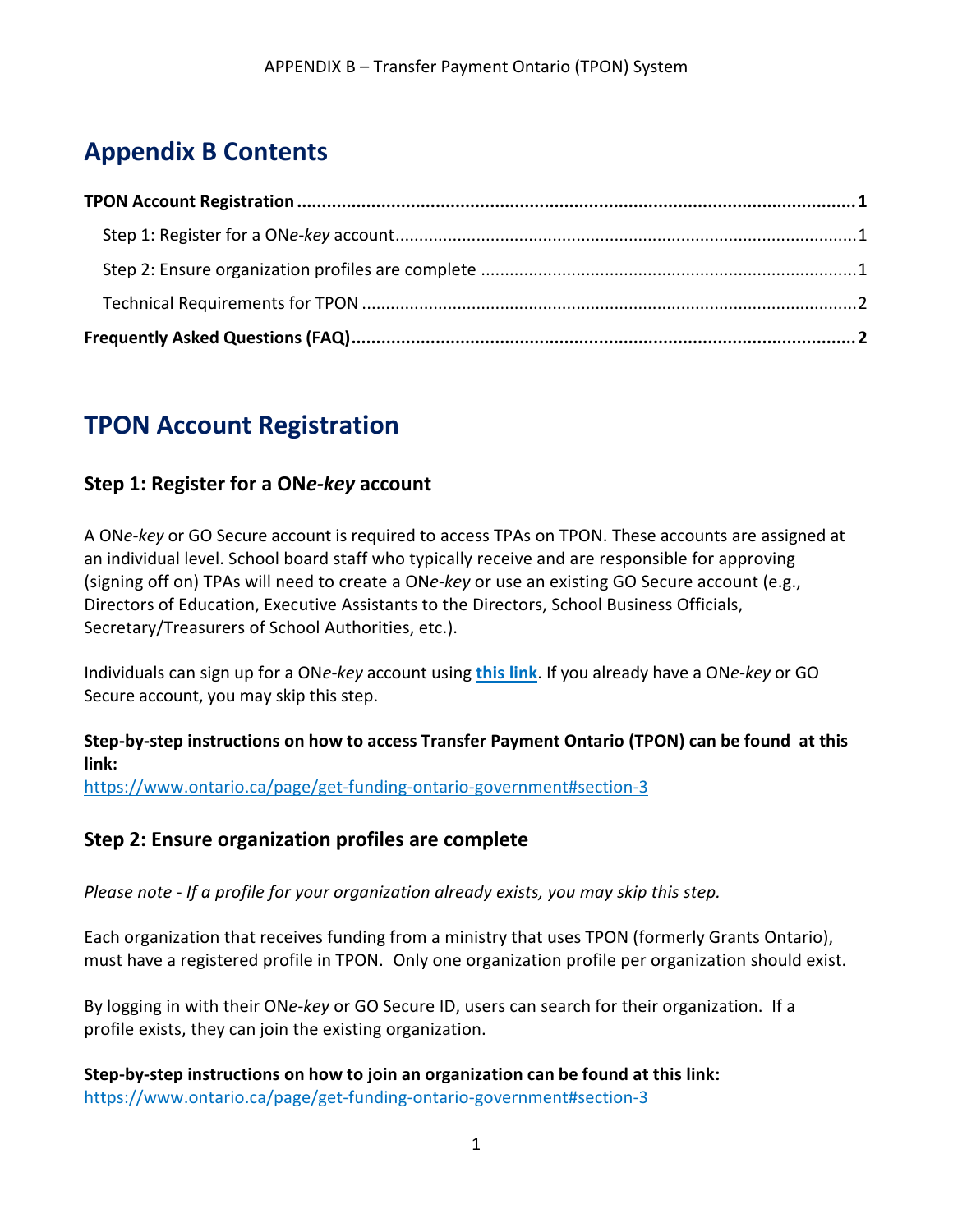If an organization does not have an existing profile set up, users will need the following information to create one:

- Canada Revenue Agency Business Number (CRA BN), if applicable.
- Organization Legal Name: The legal name of your organization is the name printed on official documents (e.g., articles of incorporation, etc.)
- Organization Operating Name: The operating name of your organization is the name commonly used by your clients.
- Information for at least two contacts within the organization.

**Step-by-step instructions on how to register an organization can be found at this link: <https://www.ontario.ca/page/get-funding-ontario-government#section-3>**

## <span id="page-1-0"></span>**Technical Requirements for TPON**

- Please use Google Chrome to access TPON.
- Please have Adobe Acrobat DC Reader installed on your computer. Adobe Pro is not compatible with TPON.
- Pop-up blocker should be disabled.

### **For technical assistance, please contact TPON Client Care:**

Monday to Friday from 8:30 a.m. to 5:00 p.m. Eastern Standard Time Telephone: 416-325-6691 or 1-855-216-3090 TTY/Teletypewriter (for the hearing impaired): 416-325-3408 / Toll free: 1-800-268-7095 Email: [TPONCC@ontario.ca](mailto:TPONCC@ontario.ca)

# <span id="page-1-1"></span>**Frequently Asked Questions (FAQ)**

### **Why is the ministry adopting this new TPON system?**

The ministry has adopted Transfer Payment Ontario (TPON) as a new enterprise-wide system to manage TPAs. The TPON system provides school boards with a centralized digital system for all government transfer payments. This will enable further efficiencies in the administration and management of transfer payments.

### **How will TPON be used for 2022-23 PPF?**

All PPF contracts will be released on the TPON system. For 2022-23, boards will be able to access, complete, and submit PPF reporting requirements through TPON. Further details on this reporting approach will be provided in fall 2022.